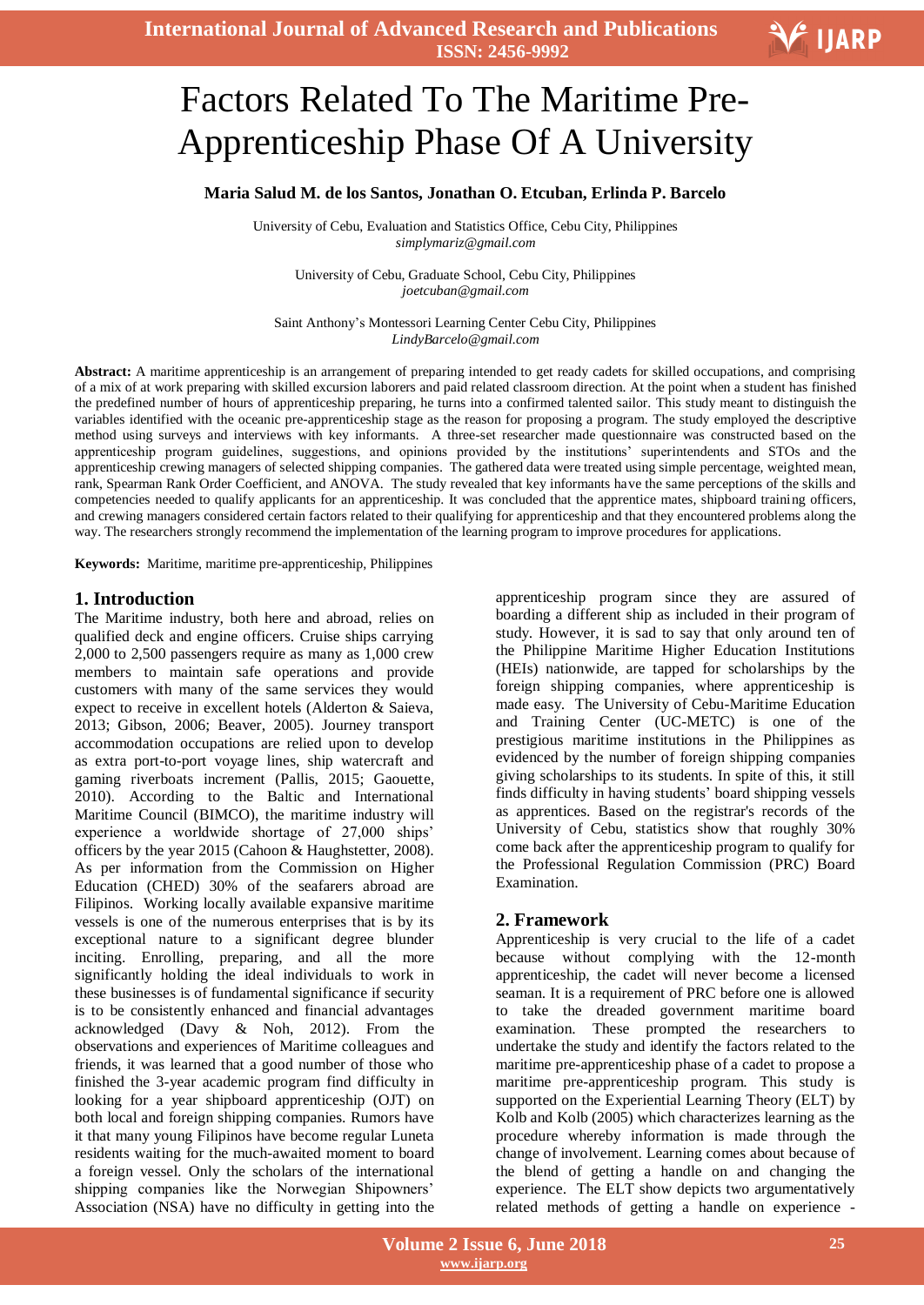

Concrete Experience (CE) and Abstract Conceptualization (AC) - and two persuasively related methods of changing background - Reflective Observation (RO) and Active Experimentation (AE). The four-organize learning cycle portrayed in Figure 1, prompt or substantial encounters are the reason for perceptions and reflections acclimatized and refined into philosophical ideas from which new ramifications for activity can be drawn. These suggestions can be effectively tried and fill in as aides in making new encounters (Joy & Kolb, 2009).



*Figure 1: Experiential Learning Cycle by Kolb*

As showed by Eler et al. (2009) that Norwegian seafarers convince this investigation is communicating, We give high need to Filipino seafarers on board Norwegianguaranteed, controlled, managed, or worked vessels. Filipinos are known in the business to be exceptionally skilled experts and for their steadfastness (Siar, 2012). That is the reason we require them (McKay & Michelle Miller-Chair, 2011; Ellis et al., 2010). Some studies on apprenticeship programs have been conducted here and abroad. Foreign shipping companies prefer Filipinos as seafarers, yet there is still a significant number of applicants for apprenticeship who find it difficult to get into apprenticeship (Berg et al., 2013). International shipping companies remain confident about the quality of Cebuano maritime students and professionals. This, after the Norwegian Maritime Foundation of the Philippines Inc. (NMFPI) and the University of Cebu-Lapu-Lapu and Mandaue (UC-LM) campus, inked a deal for an exclusive partnership to train local cadets for high-quality ship officers. To answer the appeal for world-class seafarers, UC-LM is resolved to supply the huge workforce necessity of its accomplice, the Norwegian Shipowners' Association (NSA), by giving full grant gifts to 300 maritime students. Horck (2011) found out that there was a significant difference between the perceptions of the deck and engine cadets of their basic and specialized training. Findings of the study of Bergheim et al. (2015) suggest that psychological capital (PsyCap) has an indirect relationship with perceptions of safety climate through job satisfaction. Cross-national contrasts were built up in that the aberrant impact was legitimate for European laborers, and not for Filipinos. An essential ramification of these discoveries is that wellbeing centered could profit by considering in preparing and spurring for security. As indicated by Andresen et al. (2007), that employment fulfillment is rather an indicator of how much weight and stress Mariners can deal with. In spite of medical issues and a lessening in their

 satisfaction because of working extraordinary hours, most sailors don't lament their decision of calling. The policies and strategies to reduce recruitment costs are among the first steps required to protect workers against the many risks involved in migration processes. Moreover, some of the measures taken by origin countries ostensibly to protect workers such as not allowing different employers to hire workers directly have led to raising the costs for the employees (Abella et al., 2014). As per Bell and Bezanson (2006) that the effects of profession improvement administrations for youth show that vocation advancement projects and officials bolster youth pathways to the work showcase. Career development services can broaden worldviews, increase knowledge of work and occupational options, and help to build a great workplace and decision-making skills and support transition planning. The study argued the need to establish lifelong guidance systems as part of their lifelong learning and active labor market policies. The role of formal education should be to provide solid foundations for entry into the workforce. Better career advice, starting at secondary school, is needed to attract young people to these industries and to lift female participation. Sustained efforts are required by government, industry and education providers to advance efforts in skill utilization and to reduce skill gaps. Acknowledgment that recognition of prior learning demands adequate resources and the provision of funding for skill gap training will improve approaches to upskilling existing workers (Beddie et al., 2014). It is in the light of these theories and related studies that the researchers have been inspired to conduct the investigation.

# **3. Objectives of the Study**

This exploration intended to recognize the variables identified with the sea pre-apprenticeship stage as the reason for proposing a program. Specifically, it aimed to: 1) identify the factors related to the pre-apprenticeship phase as perceived by the key informants; 2) identify the skills and competencies of apprentices needed by recommending maritime institutions and shipping companies; 3) identify problems encountered by the key informants; and 4) determine whether there is a significant difference in the perceptions of the key informants.

# **4. Methodology**

The research used the descriptive method using surveys and interviews with key informants. A survey instrument was constructed based on the apprenticeship program guidelines, suggestions, and opinions provided by the institutions' superintendents and STOs and the apprenticeship crewing managers of selected shipping companies. These were then validated and then distributed to the respondents of the study. Field researchers have been chosen and briefed on the process of the distribution and the retrieval of the questionnaires. Individual meetings with the principal witnesses were likewise directed to supplement the information assembled from the reviews. The examination was led by oceanic instructive establishments and transportation organizations working in Cebu City, the capital city of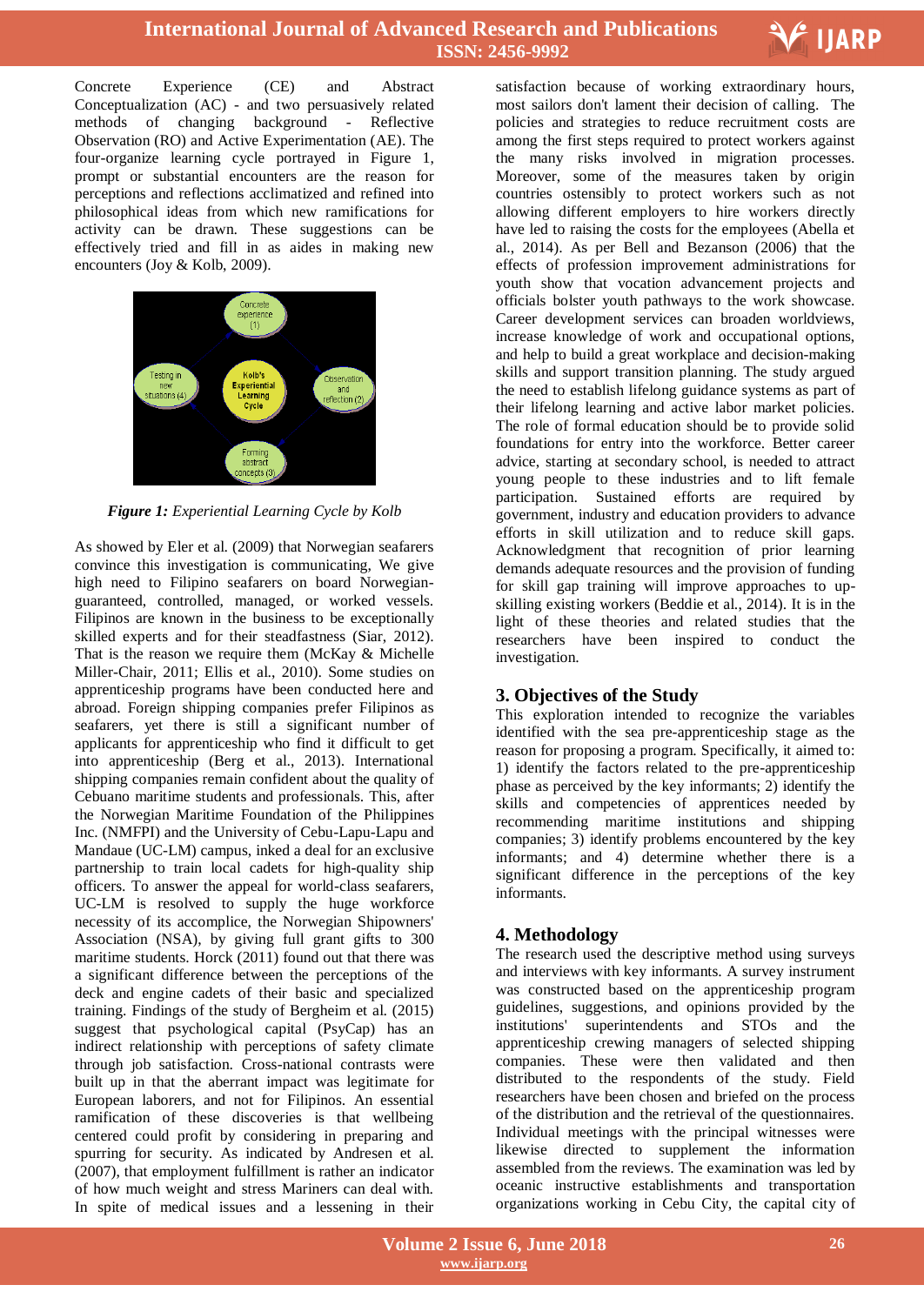

Cebu Province in the Philippines. It is the second hugest metropolitan focus in the Philippine Islands. The city is situated on the eastern shore of Cebu and is the primary Spanish settlement in the Philippines. Cebu is the Philippines' primary local delivery port and is home to over 80% of the nation's household shipping organizations. It is a critical focal point of business, exchange, and industry in the Visayas and Mindanao locale. As per the 2007 Philippine registration, the city has a populace of 798,809 individuals. The respondents of the study were the key informants namely, the 10 Maritime superintendents and shipboard training officers (STO) from seven Maritime educational institutions (population) in Cebu City, the 15 crewing managers from seven shipping companies (population) in Cebu City and approximately 30 alumni (purposively sampled) and 316 apprentices on board. Three sets of questionnaires for each of the key informants (superintendents, STOs and crewing managers), the alumni and apprentices were constructed, validated and distributed. There are three parts of the questionnaire namely, demographic profile, skills and competencies needed, and problems encountered. Interview guides for the key informants were constructed and administered. Gathered data were subjected to appropriate statistical treatment: frequencies, percentages, weighted means, and standard deviations were computed. An Analysis of Variance and Spearman 's Rank Order Coefficient (Rho) were used to test the difference between the perceptions of the institutions' superintendents and STOs, the shipping companies' crewing managers, the alumni and apprentices on the factors related to the maritime pre-apprenticeship phase.

## **5. Results and Discussions**

Factors have been operationally defined as about the following requirements for boarding a ship as an apprentice: documents, physical, medical, training, skills, and competencies. Other factors identified as related to the maritime pre-apprenticeship phase are the waiting time, persons who helped in getting the apprenticeship and amount needed in applying for an apprenticeship.

*Table 1: Paper Documents Required for Apprenticeship*

| <b>Paper Documents</b>                 | <b>STO</b> | <b>Crew</b> |     | $\frac{0}{0}$ |
|----------------------------------------|------------|-------------|-----|---------------|
| Transcript of records                  | 10         | 14          | 24  | 96.00         |
| Birth certificate                      | 10         | 13          | 23  | 92.00         |
| Certificate of good<br>moral character | 9          | 14          | 22. | 88.00         |
| NBI clearance                          | 8          | 14          | 21  | 84.00         |
| Police clearance                       | 8          | 12          | 20  | 80.00         |
| Marriage contract                      | 3          |             | 10  | 40.00         |
| Training certificates                  |            | 3           | 3   | 12.00         |
| Seaman's book                          | 2          |             |     | 8.00          |

The STOs and the crewing managers were made to identify the paper documents needed for the apprenticeship of which the results are shown in Table 1. It can be seen that among the paper documents, transcript of records got the highest percentage (96.00%). This shows that the shipping companies give importance to the quality of applicants as reflected in the grades in their transcript of records. Next on the list is the birth certificate of the applicants; certificate of good moral character; the NBI clearance. These documents assure the shipping companies that they are boarding apprentice mates who

 will behave properly on board the ship. The medical requirements needed for apprenticeship identified by the STOs and the crewing managers are presented in Table 2. It is surprising to note that X-ray topped the list with 96% of the respondents checking it. This is followed by CBC, urinalysis and stool exam with a tie at 88%. These exams are the usual routine procedures for a medical check-up. Specific to the maritime field is the Ishihara test. Other medical tests needed were Hepatitis B, psychological test, and drug test.

|  |  | Table 2: Medical Requirements for Apprenticeship |
|--|--|--------------------------------------------------|
|  |  |                                                  |

| <b>Requirements</b> | <b>STO</b> | Crew                        |                | $\frac{0}{0}$ |
|---------------------|------------|-----------------------------|----------------|---------------|
| X-ray               | 10         | 14                          | 24             | 96.00         |
| CBC                 | 9          | 13                          | 22.            | 88.00         |
| Urinalysis          | 9          | 13                          | 22             | 88.00         |
| Stool exam          | 9          | 13                          | 22             | 88.00         |
| ECG                 | 9          | 11                          | 20             | 80.00         |
| Hepatitis B         | 2          | 3                           | 5              | 20.00         |
| Psycho test         | 2          | 2                           |                | 16.00         |
| Drug test           |            | $\mathcal{D}_{\mathcal{A}}$ | 3              | 12.00         |
| Ishihara test       |            |                             | $\overline{c}$ | 8.00          |
| <b>HIV</b>          |            |                             |                | 4.00          |
| Alcohol             |            |                             |                | 4.00          |

The STOs and crewing managers were asked about the training requirements for apprenticeship. Top of the rundown of preparing prerequisites, in Table 3, is the individual survival systems. Fire fighting and prevention, elementary first aid, personal safety and social responsibilities were tied with 92% share of the reactions.

*Table 3: Training Requirements for Apprenticeship*

| <b>Requirements</b>               | <b>STO</b> | <b>Crew</b> |    | $\frac{6}{9}$ |
|-----------------------------------|------------|-------------|----|---------------|
| Personal Survival Techniques      | 9          | 15          | 24 | 96.00         |
| Fire Prevention and Fire Fighting | 9          | 14          | 23 | 92.00         |
| <b>Elementary First Aid</b>       | 9          | 14          | 23 | 92.00         |
| Personal Safety and Social        | 9          | 14          | 23 | 92.00         |
| Responsibilities                  |            |             |    |               |
| Engine/Deck Watchkeeping          | 9          | 12          | 21 | 84.00         |
| The Crowd and Crisis              | 5          | 14          | 19 | 76.00         |
| Management                        |            |             |    |               |

Some skills were identified by the respondents as vital to the success in qualifying for apprenticeship. As seen in Table 4, the alumni and apprentice mates, the STOs and the crewing managers considered human relation skills as Highly Needed. Critical thinking skills came in second with, and problem-solving skills came next. The use of computer skills alongside with marketable skills was the least needed.

*Table 4: Skills Needed for Apprenticeship as Perceived by Key Informants*

| <b>Skills Needed</b>               | Mean | Interpretation       |
|------------------------------------|------|----------------------|
| A. Human relations skills          | 4.47 | <b>Highly Needed</b> |
| <b>B.</b> Critical thinking skills | 4.34 | <b>Highly Needed</b> |
| C. Problem-solving skills          | 4.25 | <b>Highly Needed</b> |
| D. Commercial skills               | 4.02 | Moderately Needed    |
| E. English language fluency        | 3.94 | Moderately Needed    |
| F. IT skills                       | 3.46 | Moderately Needed    |

The alumni and apprentice mates, the STOs and the crewing managers were also made to identify the competencies needed for apprenticeship. According to the crewing managers, the STO's, alumni and the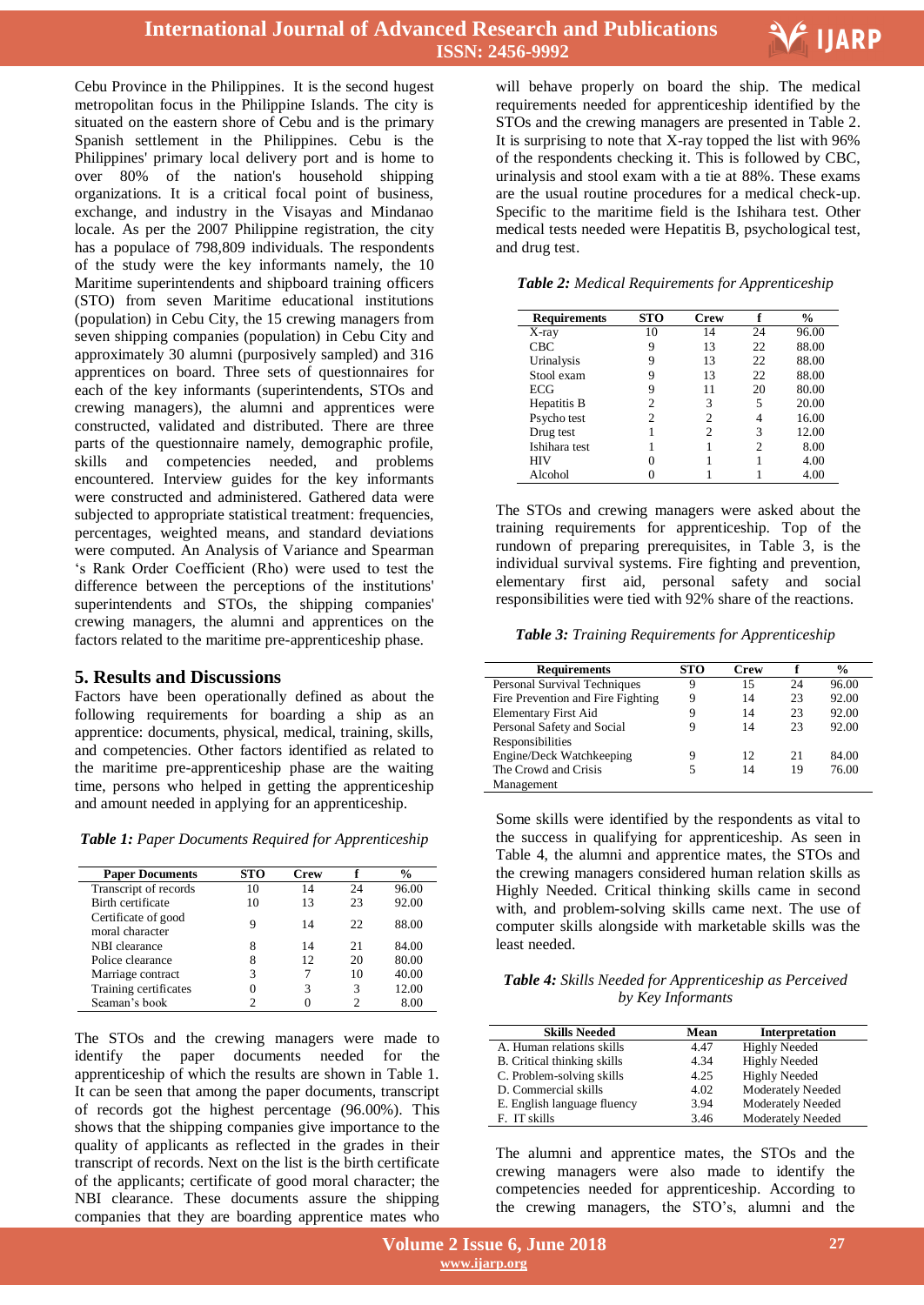

Ι

# **International Journal of Advanced Research and Publications ISSN: 2456-9992**

apprentice mates, for the deck, maintain a safe navigational watch; responding to a distress signal at sea; maintaining seaworthiness of the ship, and operating lifesaving devices were the top competencies needed.

#### *Table 5: Competencies Needed for Apprenticeship (Deck)*

|     | <b>Competencies Needed</b>                                                               | Mean | Interpretation       |
|-----|------------------------------------------------------------------------------------------|------|----------------------|
| 1.  | Maintain a safe navigational<br>watch                                                    | 4.65 | <b>Highly Needed</b> |
| 2.  | Respond to emergencies                                                                   | 4.58 | <b>Highly Needed</b> |
| 3.  | Maintain seaworthiness of the                                                            | 4.58 | <b>Highly Needed</b> |
|     | ship                                                                                     |      |                      |
| 4.  | Respond to a distress signal at<br>sea                                                   | 4.55 | <b>Highly Needed</b> |
| 5.  | Operate life-saving appliances                                                           | 4.55 | <b>Highly Needed</b> |
| 6.  | Prevent, control and fight fires                                                         | 4.54 | <b>Highly Needed</b> |
| 7.  | Utilization of radar and ARPA<br>to keep up wellbeing of route                           | 4.53 | <b>Highly Needed</b> |
| 8.  | Monitor loading of cargoes                                                               | 4.51 | <b>Highly Needed</b> |
| 9.  | Screen the stacking, stowage,<br>securing and emptying of<br>cargoes and their care amid | 4.49 | <b>Highly Needed</b> |
|     | the voyage                                                                               |      |                      |
| 10. | Steer the ship                                                                           | 4.48 | <b>Highly Needed</b> |
| 11. | Monitor discharging of<br>cargoes                                                        | 4.47 | <b>Highly Needed</b> |
| 12. | Ensure compliance with<br>pollution prevention<br>requirements                           | 4.47 | <b>Highly Needed</b> |
| 13. | Apply medical first-aid                                                                  | 4.45 | <b>Highly Needed</b> |
| 14. | Plan and conduct a passage<br>and determine the position                                 | 4.41 | <b>Highly Needed</b> |
| 15. | Monitor compliance with the<br>legislative requirement                                   | 4.39 | <b>Highly Needed</b> |
| 16. | Use IMO standard Maritime<br>communication phrases and<br>write and speak English        | 4.33 | <b>Highly Needed</b> |
| 17. | Maintain and overhaul cargo<br>systems and associated<br>equipment                       | 4.29 | <b>Highly Needed</b> |
| 18. | Maneuver the ship                                                                        | 4.25 | <b>Highly Needed</b> |
| 19. | Transmit and receive                                                                     | 4.20 | <b>Highly Needed</b> |
|     | information by visual<br>signaling                                                       |      |                      |

Table 5 shows the overall results of the competencies needed for the apprenticeship of Deck cadets. Maintaining a safe navigational watch was identified as the top competency Highly Needed. Meanwhile, the least necessary skill was transmitting and receiving information by visual signaling.

| <b>Table 6:</b> Competencies Needed for Apprenticeship |
|--------------------------------------------------------|
| ( <i>Engine</i> )                                      |

|    | <b>Competencies Needed</b>        | Mean | <b>Interpretation</b> |
|----|-----------------------------------|------|-----------------------|
| 1. | Maintain a safe engineering watch | 4.74 | <b>Highly Needed</b>  |
| 2. | Maintain engineering system,      | 4.66 | <b>Highly Needed</b>  |
|    | including a control system        |      |                       |
| 3. | Operate life-saving appliances    | 4.63 | <b>Highly Needed</b>  |
| 4. | Prevent control and fight fires   | 4.62 | <b>Highly Needed</b>  |
| 5. | Ensure compliance with pollution  | 4.58 | <b>Highly Needed</b>  |
|    | prevention requirements           |      |                       |
| 6. | Utilize hand apparatuses,         | 4.53 | <b>Highly Needed</b>  |
|    | electrical and electronic         |      |                       |
|    | measuring and test gear for       |      |                       |
|    | blame discovering, support and    |      |                       |
|    | repair operations                 |      |                       |
| 7. | Work principle and helper         | 4.50 | <b>Highly Needed</b>  |
|    | hardware, and related control     |      |                       |
|    | frameworks                        |      |                       |
| 8. | Utilize hand instruments and      | 4.47 | <b>Highly Needed</b>  |
|    | estimating hardware for           |      |                       |

| disassembling, upkeep, repair    |
|----------------------------------|
| and re-get together of shipboard |
| plant and gear                   |

|     | plant and gear                                                                                  |      |                      |
|-----|-------------------------------------------------------------------------------------------------|------|----------------------|
| 9.  | Operate pumping systems and<br>associated control systems                                       | 4.47 | <b>Highly Needed</b> |
| 10. | Apply medical first aid                                                                         | 4.46 | <b>Highly Needed</b> |
| 11. | Use English in written and oral<br>form                                                         | 4.43 | <b>Highly Needed</b> |
| 12. | Monitor compliance with<br>legislative requirements                                             | 4.43 | <b>Highly Needed</b> |
| 13. | Utilize proper apparatuses for<br>creation and repair operations<br>normally performed on boats | 4.41 | <b>Highly Needed</b> |
| 14. | Maintain seaworthiness of the<br>ship                                                           | 4.32 | <b>Highly Needed</b> |

There were other factors related to the maritime preapprenticeship phase such as: waiting time to get an apprenticeship, persons who helped get an apprenticeship, and the amount needed in applying for an apprenticeship. The results are given in the tables that follow.

*Table 7: Skills Needed for Apprenticeship as Perceived by Key Informants (n = 264)*

| <b>Waiting Time</b> |     | $\frac{0}{0}$ |
|---------------------|-----|---------------|
| 6 months            | 107 | 40.53         |
| 1 year              | 92  | 34.85         |
| 1 year and 6 months | 29  | 10.98         |
| Others              | 9   | 3.41          |
| No response         | 27  | 10.23         |

Table 7, the waiting time to get an apprenticeship was 6 months with the highest percentage of 40.53%. The most extended waiting time is one year and six months.

*Table 8: Problems Encountered by the Alumni and Apprentice Mates (n = 264)*

|          | <b>Problems Encountered</b>                            | f        | Rank |
|----------|--------------------------------------------------------|----------|------|
| 1.       | Waiting period after<br>submission of application      | 166      |      |
| 2.       | requirements<br>Lack of financial support from         | 161      | 2    |
| 3.       | family<br>The distance of residence from               | 108      | 3    |
| 4.       | the desired workplace<br>Lack of influential people to | 82       | 4    |
| 5.       | recommend them<br>Lack of school support               | 57       | 5    |
| 6.       | Inadequate knowledge on the<br>preparation of required | 49       | 6    |
|          | documents                                              |          |      |
| 7.<br>8. | Health (sickness)<br>Impatience                        | 17<br>16 |      |
| 9.       | Inadequate maritime skills                             | 9        | 9    |

The problems encountered by the key informants in getting an apprenticeship were also gathered. Table 8 gives a summary of the problems encountered by both alumni and apprentice mates. The top problem identified was the waiting period after the submission of the application requirements. On the other hand, they identified poor maritime skills as the least problem. The alumni and apprentice mates believe that the schools have equipped them with enough maritime skills to qualify as an apprentice mate.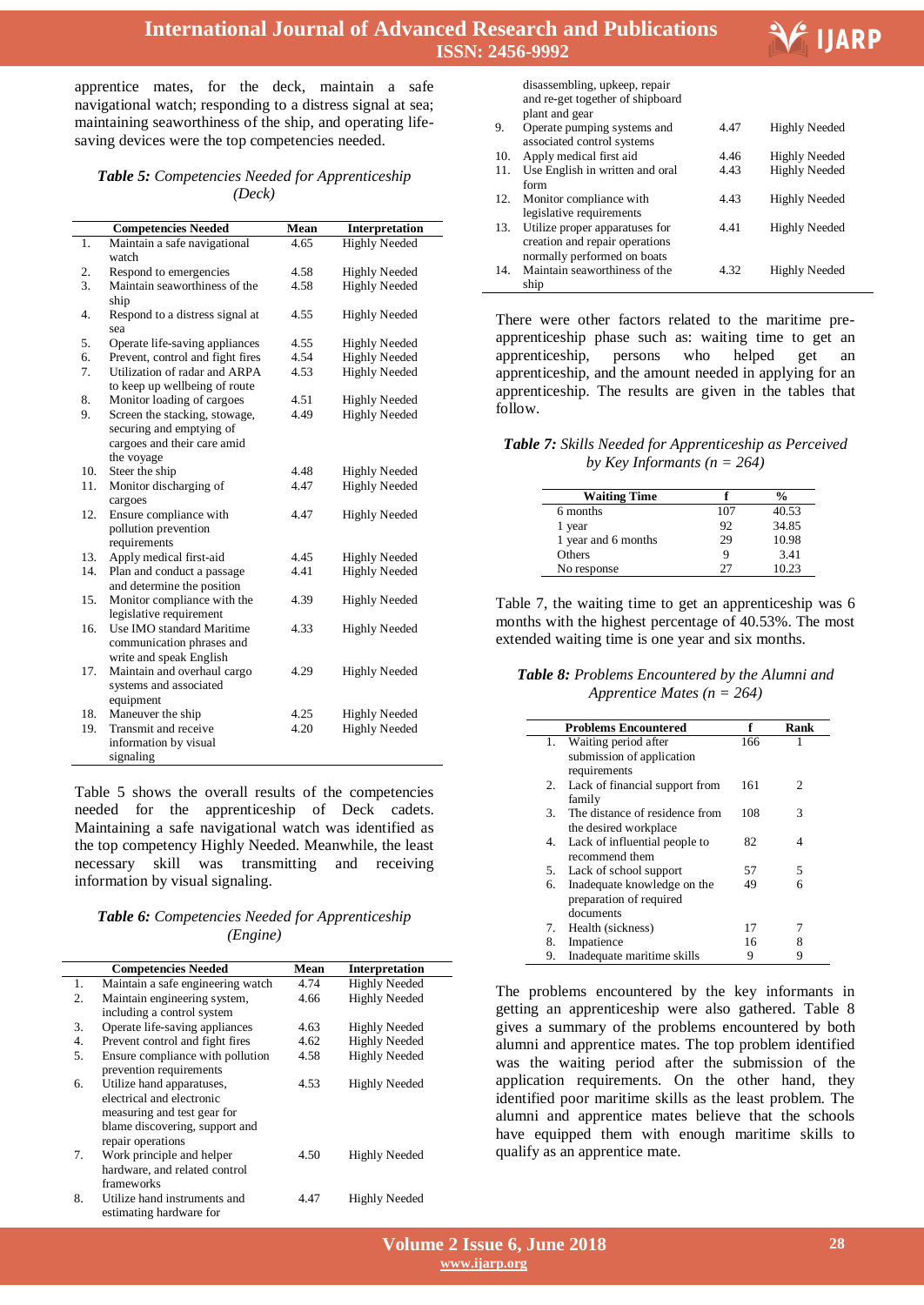

| <b>Table 9:</b> Problems Encountered by the STO $(n = 10)$ |  |  |
|------------------------------------------------------------|--|--|
|------------------------------------------------------------|--|--|

|    | <b>Problems Encountered</b>            | f                           | $\frac{0}{0}$ | Rank           |
|----|----------------------------------------|-----------------------------|---------------|----------------|
|    | 1. Cadets' inability to meet deadlines | 9                           | 90.00         | 1              |
|    | for the submission of required         |                             |               |                |
|    | documents                              |                             |               |                |
| 2. | Cadets' fluency in both oral and       | 7                           | 70.00         | $\mathfrak{D}$ |
|    | written English                        |                             |               |                |
| 3. | Cadets' inadequacy to meet             | 7                           | 70.00         | 2              |
|    | financial requirements for training    |                             |               |                |
| 4. | Cadets' preference to board            | 7                           | 70.00         | 2              |
|    | international vessels                  |                             |               |                |
| 5. | Indecisiveness of cadets               | 6                           | 60.00         | 3              |
| 6. | Shipping company academic              | 4                           | 40.00         | 4              |
|    | requirements (grades)                  |                             |               |                |
| 7. | Cadets' inability to meet health       | 4                           | 40.00         | 4              |
|    | requirements                           |                             |               |                |
| 8. | STO/school's relationship with         | $\mathcal{D}_{\mathcal{L}}$ | 20.00         | 5              |
|    | shipping companies/linkages            |                             |               |                |

Data on the problems encountered by the key informants in getting an apprenticeship were also gathered. As can be seen in Table 9, nine out of the ten STOs considered the cadets' inability to meet deadlines for the submission of required documents as the number one problem they encountered. Another problem encountered was the cadets' fluency in both oral and written English with seven out of the ten STOs choosing this.

*Table 10: Problems Encountered by the Crewing Managers*  $(n = 15)$ 

|    | <b>Problems Encountered</b>    | f | $\frac{0}{0}$ | Rank |
|----|--------------------------------|---|---------------|------|
|    | 1. Limited slots of apprentice |   |               |      |
|    | mates in the company           | 9 | 60.00         |      |
| 2. | Behavior/characteristics       |   |               |      |
|    | and attitude of cadets         |   |               |      |
|    | towards work                   | 8 | 53.33         | 2    |
| 3. | Lack of qualified and          |   |               |      |
|    | adequately trained             |   |               |      |
|    | applicants                     | 5 | 33.33         | 3    |
| 4. | Inadequately-trained cadets    | 4 | 26.67         |      |
| 5. | Political and influential      |   |               |      |
|    | interventions in the           |   |               |      |
|    | selection of cadets            | 4 | 26.67         |      |
| 6. | Relationship with              |   |               |      |
|    | schools/STOs                   | 2 | 13.33         | 5    |

The crewing managers were also asked about the problems they have encountered regarding cadet's application for an apprenticeship in their shipping companies. In Table 10 that the top problem encountered by alumni/apprentice as perceived by the crewing managers were the limited slots of apprentice mates in the company. They can only accept 25 apprentices the most. It cannot be denied that the alumni and apprentice mates, the STOs and the crewing managers did encounter different problems in the process of applying for an apprenticeship. The significance of the differences in the perceptions among the critical informants on paper documents, medical requirements, training requirements, other training requirements, and skills and competencies were determined. Spearman Rank Order Coefficient (Rho) was used for the first four factors while Analysis of Variance (ANOVA) was used for the last two factors.

 *Table 11: Statistical Tests of Significance of the Difference in Perceptions* 

| Factor                                         | Computed<br>Rho | n  | <b>Table</b><br>Value | <b>Decision</b> |
|------------------------------------------------|-----------------|----|-----------------------|-----------------|
| Paper documents<br>required for<br>application | 0.92            | 8  | 0.73                  | Significant     |
| Medical<br>requirements                        | 0.94            | 11 | 0.71                  | Significant     |
| Training<br>requirements                       | 0.70            | 4  | 1.00                  | Insignificant   |
| Other Training<br>Requirements                 | 0.95            | 7  | 0.89                  | Significant     |

Table 11 shows the results of the tests of the significance of the differences in perceptions among the key informants. Then again, there is no remarkable contrast in the impression of preparing necessities with a computed Rho of 0.70, which is less than the table value of Rho, which is 1.00.

*Table 12: Test of Significance of the Difference in Perceptions of Skills and Competencies*

| Source of<br><b>Variation</b> | df | <b>F</b> Value | <b>P</b> Value | <b>Results</b> |
|-------------------------------|----|----------------|----------------|----------------|
| Between Groups                |    | 0.7235         | 0.5050         | Accept Ho      |
| Within Groups                 | 12 |                |                |                |
| Total                         | ۹4 |                |                |                |

The significance of the difference in the perceptions among the critical informants on skills and competencies was also determined. Using Analysis of Variance, the results of the test of significance is shown in Table 12. The F value of 0.72353 is less than the critical F value of 3.885294. This shows that the null hypothesis "there is no difference in the perceptions of the key informants on skills and competencies" is thus accepted. This means that the key informants have the same perceptions of the skills and competencies needed to qualify for an apprenticeship.

## **6. Conclusions**

The researchers conclude that the apprentice mates, shipboard training officers, and crewing managers considered specific factors related to their qualifying for apprenticeship and that they encountered problems along the way. Furthermore, the apprentice mates need the help of the maritime institutions and shipping companies, through the shipboard training officers and crewing managers, in the form of a maritime pre-apprenticeship program.

## **7. Recommendations**

All maritime institutions should have a shipboard training officer for the maritime students; follow-up and monitoring system of application for apprentice in shipping companies; see to it that every cadet must be able to board as apprentice; establish a board-now-pay-later plan for the students; see to it that the cadets are wellequipped with the needed skills and competencies in applying for apprenticeship. The cadets should be exposed to filling up of forms, mock interviews and presentation skills. The alumni should help put up a dormitory with an affordable monthly budget to provide shelter while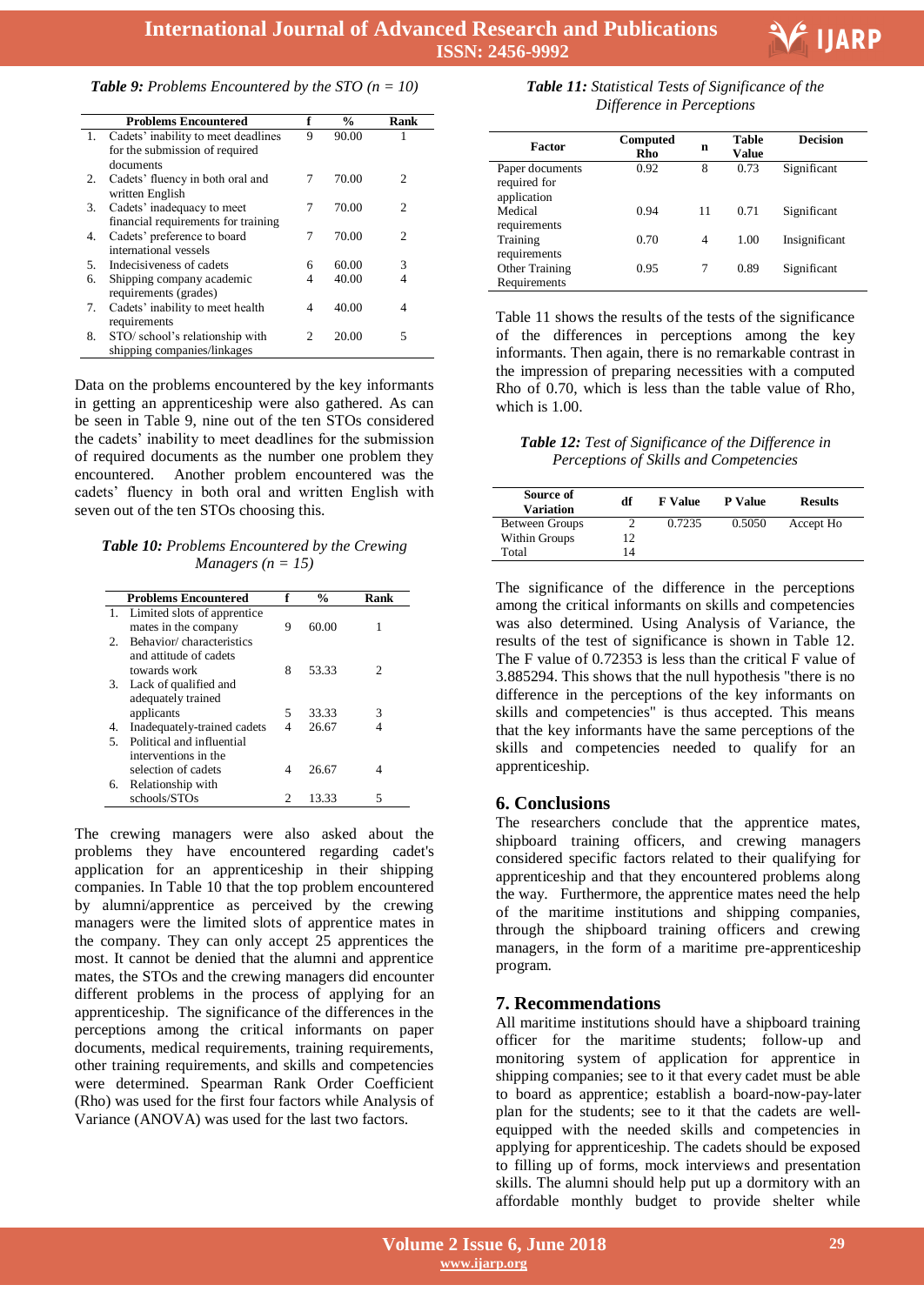

waiting for boarding.The student affairs office should conduct an orientation on the advantages and disadvantages of boarding local and foreign vessels. The apprentice mate should have patience in waiting for the results of his application for apprenticeship and should find ways and means to support/meet the financial needs of getting an apprenticeship. Likewise, they should not be choosy in finding a vessel to board. The STOs should strengthen relationships with shipping companies to improve the processing of an application for apprenticeship and also identify the needs of the shipping companies regarding skills, competencies and other requirements. The shipping companies, through the crewing managers, must have communication lines open with the maritime schools. This way, a harmonious relationship will exist and will redound to the betterment of the lives of the cadets.

## **8. Translational Research**

The outcome of this study had been translated into a Maritime Pre-Apprenticeship Program which is designed to address the problems encountered by the alumni, apprentice, shipboard training officers of the maritime education institutions and the crewing managers of the shipping companies. It is a four-phase, thirty-three-day program that prepares the cadet for apprenticeship.

#### **9. References**

- [1] Abella, M. I., Gächter, A., & Tschank, J. (2014). A triple win in Migration: Ensuring migrant workers' rights to protect all workers. Asia-Europe Foundation. Retrieved January 2017 from https://goo.gl/i3uCx2
- [2] Alderton, P., & Saieva, G. (2013). Port management and operations. Taylor & Francis. Retrieved January 2017 from https://goo.gl/F9QXQ4
- [3] Andresen, M., Domsch, M. E., & Cascorbi, A. H. (2007). Working unusual hours and its relationship to job satisfaction: A study of European maritime pilots. Journal of labor research, 28(4), 714-734. Retrieved January 2017 from https://goo.gl/0fmgwl
- [4] Beddie, F., Creaser, M., Hargreaves, J., & Ong, A. (2014). Readiness to meet demand for skills: A study of five growth industries. National Centre for Vocational Education Research. Retrieved January 2017 from https://goo.gl/fEg2hR
- [5] Bell, D., & Bezanson, L. (2006). Career development services for Canadian youth: Access, adequacy, and accountability (Vol. 1). Canadian Policy Research Networks. Retrieved January 2017 from https://goo.gl/8TTR1Q
- [6] Berg, N., Storgård, J., & Lappalainen, J. (2013). The impact of ship crews on maritime safety. Publications of the Centre for Maritime Studies, University of Turku A, 64. Retrieved January 2017 from https://goo.gl/pXTvaD
- [7] Bergheim, K., Nielsen, M. B., Mearns, K., & Eid, J. (2015). The relationship between psychological

 capital, job satisfaction, and safety perceptions in the maritime industry. Safety Science, 74, 27-36. Retrieved January 2017 from https://goo.gl/tctPEo

- [8] Beaver, A. (2005). A dictionary of travel and tourism terminology. CABI. Retrieved January 2017 from https://goo.gl/YBWRGJ
- [9] Cahoon, S., & Haugstetter, H. (2008). Shipping, shortages and generation Y. In Proceedings of the Maritime Technology and Training Conference (MarTech) (pp. 13-14). Retrieved January 2017 from https://goo.gl/fFfRnl
- [10] Davy, J. G., & Noh, C. K. (2012). The right person for the right job: A study on the need for enhancing collaboration between shipping companies & maritime academies. Journal of Navigation and Port Research, 36(4), 291-298. Retrieved January 2017 from https://goo.gl/jLDVC0
- [11] Eler, G., Calambuhay, J., Bernas, L., & Magramo, M. (2009). Officers' shortage: Viewpoints from stakeholders. TransNav: International Journal on Marine Navigation and Safety of Sea Transportation, 3(4). Retrieved January 2017 from https://goo.gl/17zNCR
- [12] Ellis, N., Bloor, M., & Sampson, H. (2010). Patterns of seafarer injuries. Maritime Policy & Management, 37(2), 121-128. Retrieved January 2017 from https://goo.gl/a2CKDJ
- [13] Gaouette, M. (2010). Cruising for trouble: Cruise ships as soft targets for pirates, terrorists, and common criminals. ABC-CLIO. Retrieved January 2017 from https://goo.gl/LIgtKF
- [14] Gibson, P. (2006). Cruise operations management. Elsevier. Retrieved January 2017 from https://goo.gl/Ddn4dZ
- [15] Horck, J. H. J. (2011). Diversity management: A course for STCW and a challenge in pedagogy. Proceedings of IMEC 23, 165. Retrieved January 2017 from https://goo.gl/EdC1iE
- [16] Joy, S., & Kolb, D. A. (2009). Are there cultural differences in learning style?. International Journal of Intercultural Relations, 33(1), 69-85. Retrieved February 2017 from https://goo.gl/PtjbPk
- [17] Kolb, A. Y., & Kolb, D. A. (2005). Learning styles and learning spaces: Enhancing experiential learning in higher education. Academy of Management learning & education, 4(2), 193-212. Retrieved February 2017 from https://goo.gl/8cMI8q
- [18] Pallis, T. (2015). Cruise shipping and urban development: State of the art of the industry and cruise ports. International Transport Forum Discussion Paper. Retrieved January 2017 from https://goo.gl/Kh3k6w